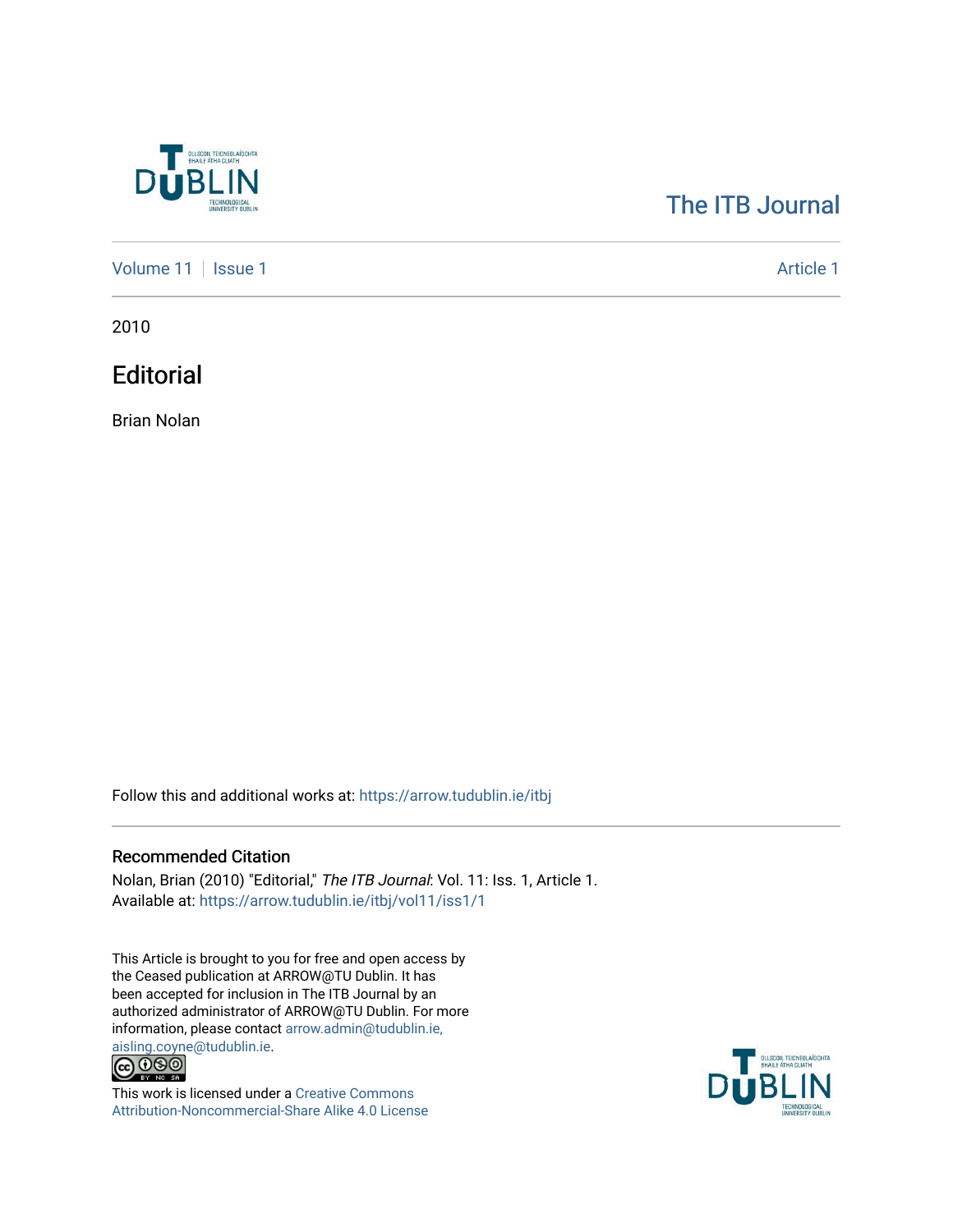## *Editorial*

I am delighted to introduce the **19th edition of the ITB Journal**, the academic journal of the Institute of Technology Blanchardstown.

In the first paper, Dr. Zari Saeedi T. examines Event Structure of Prepositional Nuclear Junctures in Persian. This paper analyzes one group of complex predicates or nuclear junctures (NJs) in Persian (as an Indo-European language) in terms of its event attribute within the framework of Role and Reference Grammar. These complex predicates fuse with prepositional phrases and the impoverished forms of the verb referred to as light verbs.

The second paper, by Judith Gottschalk of the Heinrich-Heine-Univerität Düsseldorf, in Germany on 'Storage of linguistic knowledge in the mental lexicon also employs the RRG linguistic model. This paper aims to give an account of a theory of a mental lexicon for German verbs of motion. The issue under analysis here is how Aktionsarten in general and particularly verbs of motion, with their various alternations, are structured and how they are stored in an RRG-compatible lexicon. A time line model for RRG-Aktionsarten based on Reichenbach (1947) is developed to give a description of the structure of events assumed. Human knowledge is often represented in terms of inheritance networks and therefore this paper uses a model of inheritance networks to modify the present version of the lexicon in RRG.

This paper by Gudny Bjork Thorvaldsdottir, of ITB, entitled 'The Beginnings of Phonetic and Phonological Coding in the Signs of Ireland Digital Corpus: The Representation of Handshapes' discusses some of the research that has been done on phonetics and phonology in signed languages, and makes an important contribution to our knowledge of the handshapes employed within Irish Sign language. She discusses aspects of a few phonological models in relation to two particular parameters that have been proposed for signed languages, that is: hand configuration and local movement.

Importantly, her discussion addresses a range of issues with respect to expanding the annotation of the Signs of Ireland (SOI) corpus to incorporate phonetic and phonological coding. This forms part of ongoing Irish Government SIF Cycle-2 research work that explores the phonology-morphology interface in Irish Sign Language (ISL), in a collaboration project between ITB and TCD. This research uses the TCD-based Signs of Ireland sign language corpus which includes data from Deaf ISL users across Ireland in digital form. It contains glossed lexical signs, classifier constructions and non-manual features. Classifier handshapes have also been annotated. It is my intention to identify the phonemes and the allophones of ISL using the corpus and it is thus neccessary to incorporate a detailed annotation at the phonetic level.

Aiden Carthy, Celesta McCann and Sinead McGilloway, all of ITB have a paper on 'Exploring the differences in emotional competency across subject domains for Irish first year undergraduate students' This study generated composite emotional competency profiles for Irish first year undergraduate students in four separate subject areas and tested for statistical significance between student groups. Within this study, social care students had statistically higher scores than computing and engineering students, and additionally, business students also had statistically higher scores than